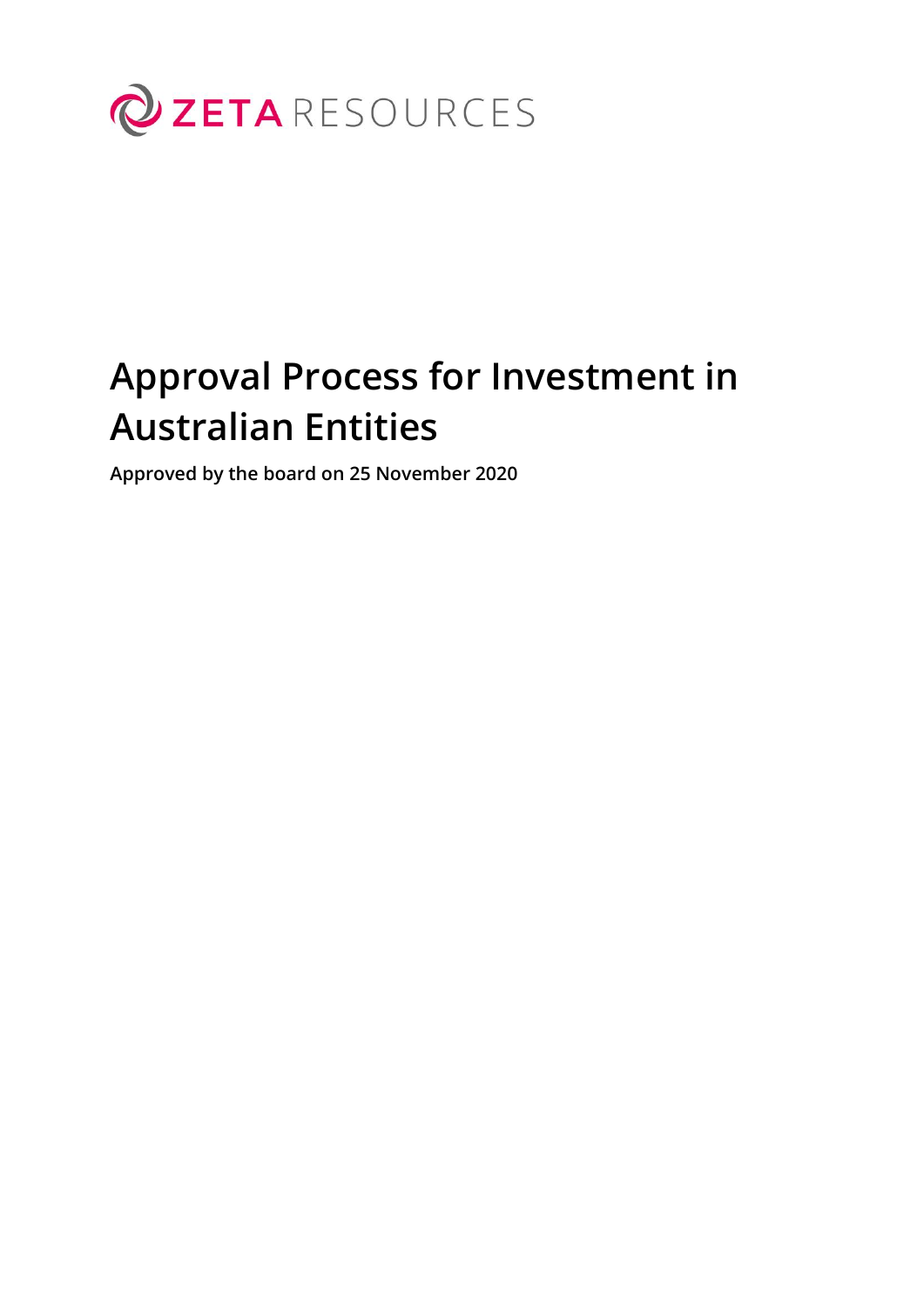# **Zeta Resources Limited and its subsidiaries (the Company)**

# **Approval Process for Investment in Australian Entities**

# **1. Introduction**

This policy note sets out the Company's processes regarding compliance with the Australian *Foreign Acquisitions and Takeovers Act 1975* ("Act") and the Foreign Investment Review Board process that may be required to obtain approval from the Australian Treasurer ("FIRB Approval") with regards to investment in Australia. It also incorporates amendments made to the *Foreign Acquisitions and Takeovers Regulations on 1 July 2017*. This policy is separate from, and additional to, the legal constraints imposed by applicable law, the *Companies Act 1981* of Bermuda, the *Corporations Act 2001 (Cth)*, to the extent it applies to the Company, and the ASX Listing Rules ("Applicable Laws").

# **2. Scope of the Policy**

- **2.1** This policy applies to all directors, the Investment Manager, contractors, consultants and advisors (together "Designated Persons") of the Company and its subsidiaries.
- **2.2** In this policy "Key Management Personnel" means a director, the Investment Manager of the Company, or such other person who is "key management personnel" within the meaning of Accounting Standard AASB 124.
- **2.3** This policy applies to all direct investment made in Australian entities to determine if FIRB approval is required when an investment is made and that the Act is adhered to.

# **3. Purpose of the Policy**

- **3.1** This policy sets out the circumstances in which FIRB approval may be required with regards to direct investment in Australia and with the objective that no Designated Person will contravene the requirements of the Applicable Laws.
- **3.2** The purpose of this policy is to:
	- (a) ensure that the Designated Persons adhere to high ethical and legal standards;
	- (b) preserve market confidence in the integrity of dealings in Australian investment opportunities; and
	- (c) ensure the reputation of the Company is maintained.
- **3.3** This policy is not designed to prohibit investment in Australian entities but does recognise that there may be times when FIRB approval is required to be implemented prior to making a direct investment in an Australian entity by obtaining a *no objections notification* (as defined in sections 74 and 75 of the Act). This policy provides guidance to Designated Persons as to the times when Designated Persons may be required to obtain FIRB Approval with regards to direct investments in Australian entities.

# **4. Outline of Requirements**

# **4.1 FIRB Approval Determination**

The following types of investments that meet the relevant monetary thresholds set out in point 4.2 below will require FIRB Approval:

- (a) Acquisition of a substantial interest (at least 20%) in an Australian entity.
- (b) Acquisition of a direct interest in an agribusiness.
- (c) Investment of at least 5% in an Australian media business.
- (d) Acquisition of an interest in Australian agricultural land.
- (e) Acquisition of an interest in developed commercial land.
- (f) Acquisition of an interest in residential land or vacant commercial land.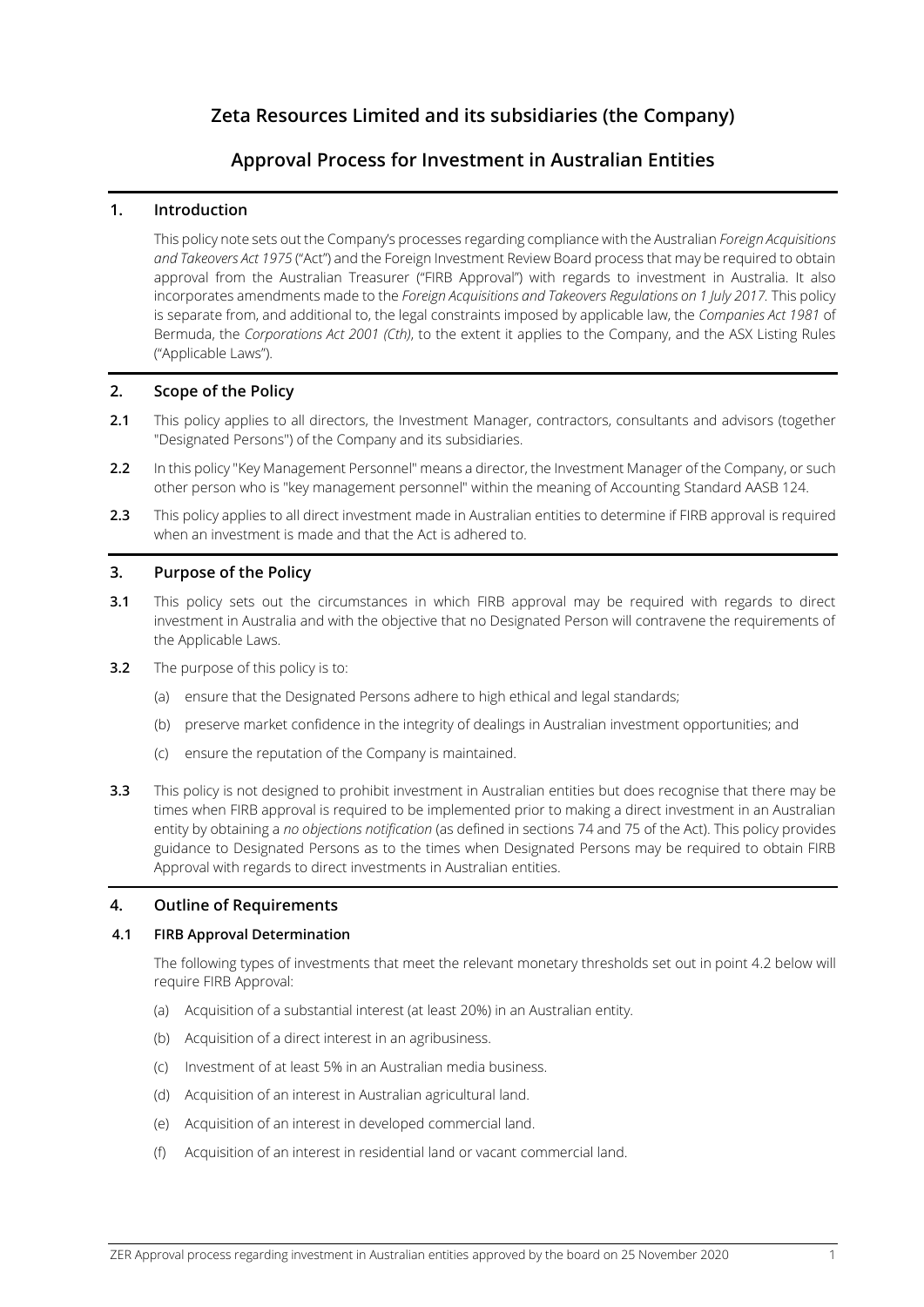- (g) Acquisition of an interest in a mining or production tenement. Refer FIRB [Guidance Note 24](https://firb.gov.au/resources/guidance/gn24/) for more information.
- (h) Acquisition of an interest of at least 10% in securities in a mining, production or exploration entity.

#### **4.2 Relevant Monetary Thresholds**

The monetary thresholds are indexed annually on 1 January each year (except for the \$15 million agricultural land threshold and the \$50 million land threshold for Singapore and Thailand investors, which are not indexed). Current monetary thresholds can be established by accessing the FIRB website at the address below: <https://firb.gov.au/exemption-thresholds/monetary-thresholds/>

#### **4.3 Calculation of Investment Values**

With regards to calculating the monetary value of an investment (including consideration, asset values and listed securities value) to be made in Australia to determine if the relevant monetary threshold has been met and therefore requiring FIRB approval for the transaction the Foreign Investment Review Board has a guidance note that can be accessed at the web address below:

<https://firb.gov.au/resources/guidance/gn33/>

#### **4.4 Exemptions**

Certain persons and acquisitions are exempt from the requirement to notify and receive a *no objections notification* under the Act.

It should be determined whether the proposed acquisition is exempt and if in doubt, seek legal advice. Strict penalties (including civil and criminal penalties and disposal orders) may apply for breaches of Australia's foreign investment framework.

#### (a) **Residential Real Estate**

Persons that meet certain criteria do not need foreign investment approval before purchasing residential real estate in Australia. This includes:

- an Australian citizen (regardless of whether they are ordinarily resident in Australia or not);
- a New Zealand citizen;
- the holder of an Australian permanent visa; or
- foreign persons purchasing property as joint tenants with their Australian citizen spouse, New Zealand citizen spouse, or Australian permanent resident spouse.

Foreign persons, regardless of citizenship or residency, do not require foreign investment approval to acquire an interest in residential real estate that is:

- a new dwelling purchased from a developer that holds a new dwelling exemption certificate that allows the developer to sell dwellings in the specified development to foreign persons.
- an aged care facility, retirement village or certain student accommodation provided the interest is not above the relevant threshold. For more information, see [Guidance Note 14](http://firb-staging.tspace.gov.au/resources/guidance/gn14/)
- a time share scheme where the foreign person's total entitlement (including any associates) to access the land is no more than four weeks in any year;
- acquired by will or devolution of law;
- acquired directly from the Commonwealth, a State, a Territory, or local governing body, or an entity wholly owned by the Commonwealth, a State, a Territory or a local governing body; and
- an interest in certain residential real estate in designated Integrated Tourism Resorts.

Further exemptions may apply. Refer FIRB [Guidance Note 4](https://firb.gov.au/resources/guidance/gn04/) for more information.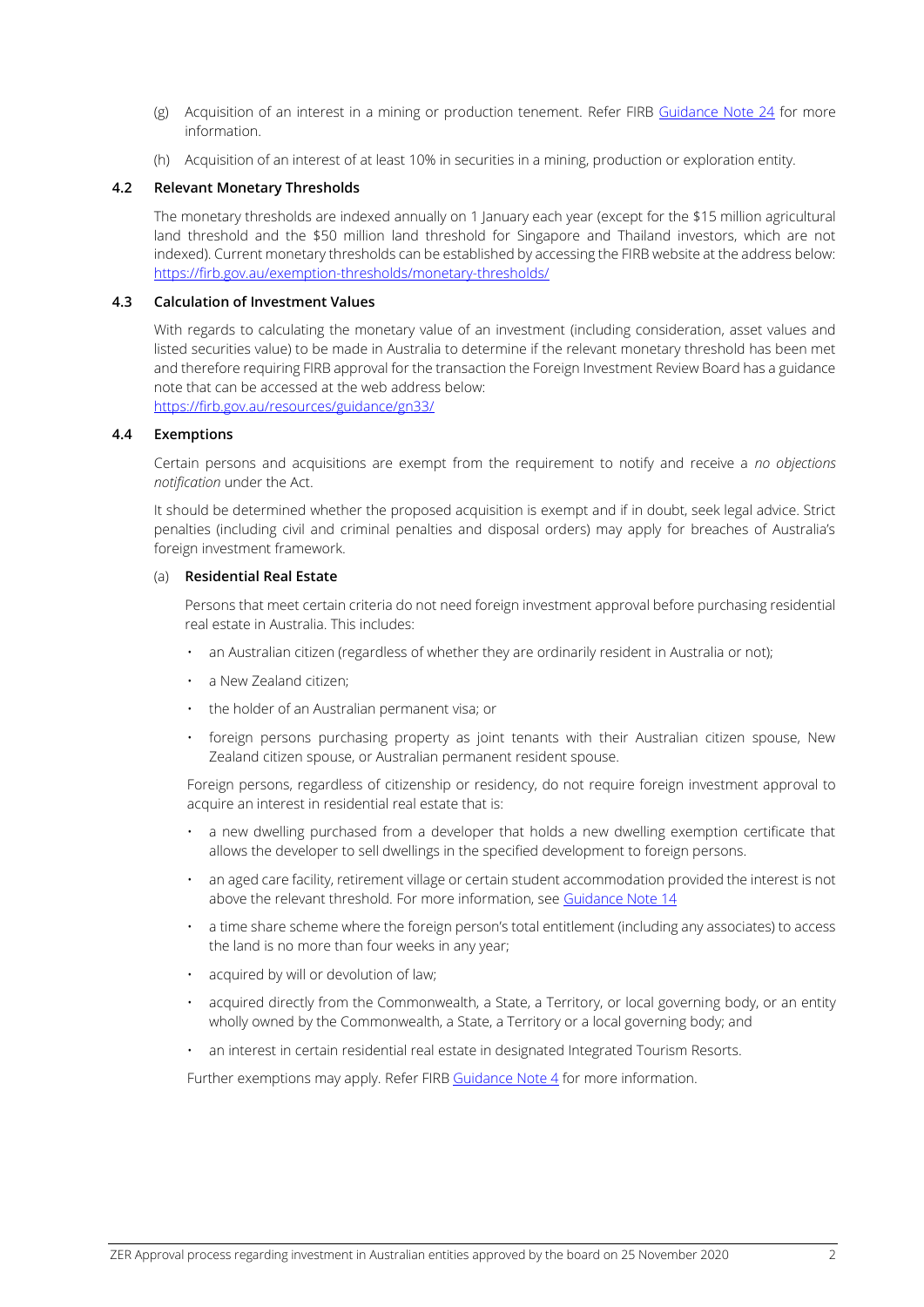#### (b) **Other acquisitions**

Exemptions may apply for other acquisitions in certain circumstances, including for:

- moneylending agreements as described under section 27 of the *[Foreign Acquisitions and Takeovers](https://www.comlaw.gov.au/Details/F2015L01854)  [Regulations 2015](https://www.comlaw.gov.au/Details/F2015L01854)*;
- acquisitions acquired by will or devolution of law;
- certain interests held by foreign custodian corporations;
- land acquired from government;
- certain investments in financial sector companies;
- compulsory acquisitions and compulsory buy-outs;
- acquisitions in Australian land by persons with a close connection to Australia;
- acquisitions in Australian land by certain funds and schemes;
- acquisitions in Australian land for diplomatic or consular purposes;
- acquisitions in listed or unlisted Australian land entities below a certain threshold;
- acquisitions of certain easements; or
- acquisitions covered by an exemption certificate.

Exemptions are detailed under the *[Foreign Acquisitions and Takeovers Regulations 2015](https://www.comlaw.gov.au/Details/F2015L01854)*.

#### **4.5 Business Exemption Certificate**

On 1 July 2017, the Foreign Acquisitions and Takeovers Regulation introduced the business exemption certificate allowing foreign investors to seek broad pre-approval for programs of acquisitions of interests in the assets of an Australian business and/or securities in an entity, including interests acquired through the business of underwriting.

Further information can be found unde[r Guidance Note 26.](http://firb-staging.tspace.gov.au/resources/guidance/gn14/)

# **4.6 Obtaining FIRB Approval**

Once it has been determined that FIRB Approval is required for a proposed investment an [application](https://firb.gov.au/applications/) can be submitted for approval to the Australian Treasurer along with any prescribed fee. Please note a no objection notification **must** be obtained prior to the investment being made.

In general, once an application has been submitted and the fee paid the Australian Treasurer has 30 days to review the investment proposal and make a decision.

Once FIRB Approval has been received (with or without conditions) it is valid for that specific investment for a period of 12 months.

# **4.7 Covid-19: Temporary changes for framework**

Starting from 29 March 2020, the Australian Government has temporarily reduced the monetary thresholds under the Act to \$nil in an effort to ensure Australia's national interests are protected during the current pandemic. FIRB has flagged that as a result of the change and other Covid-19-related delays, foreign investment approval processing times may now extend up to six months.

The majority of transactions which fall within the scope of the Act (being most investments by foreign persons into Australia) will now, irrespective of the value of the investment, require approval from the Treasurer prior to being undertaken.

These measures will remain in place for the duration of the coronavirus crisis.